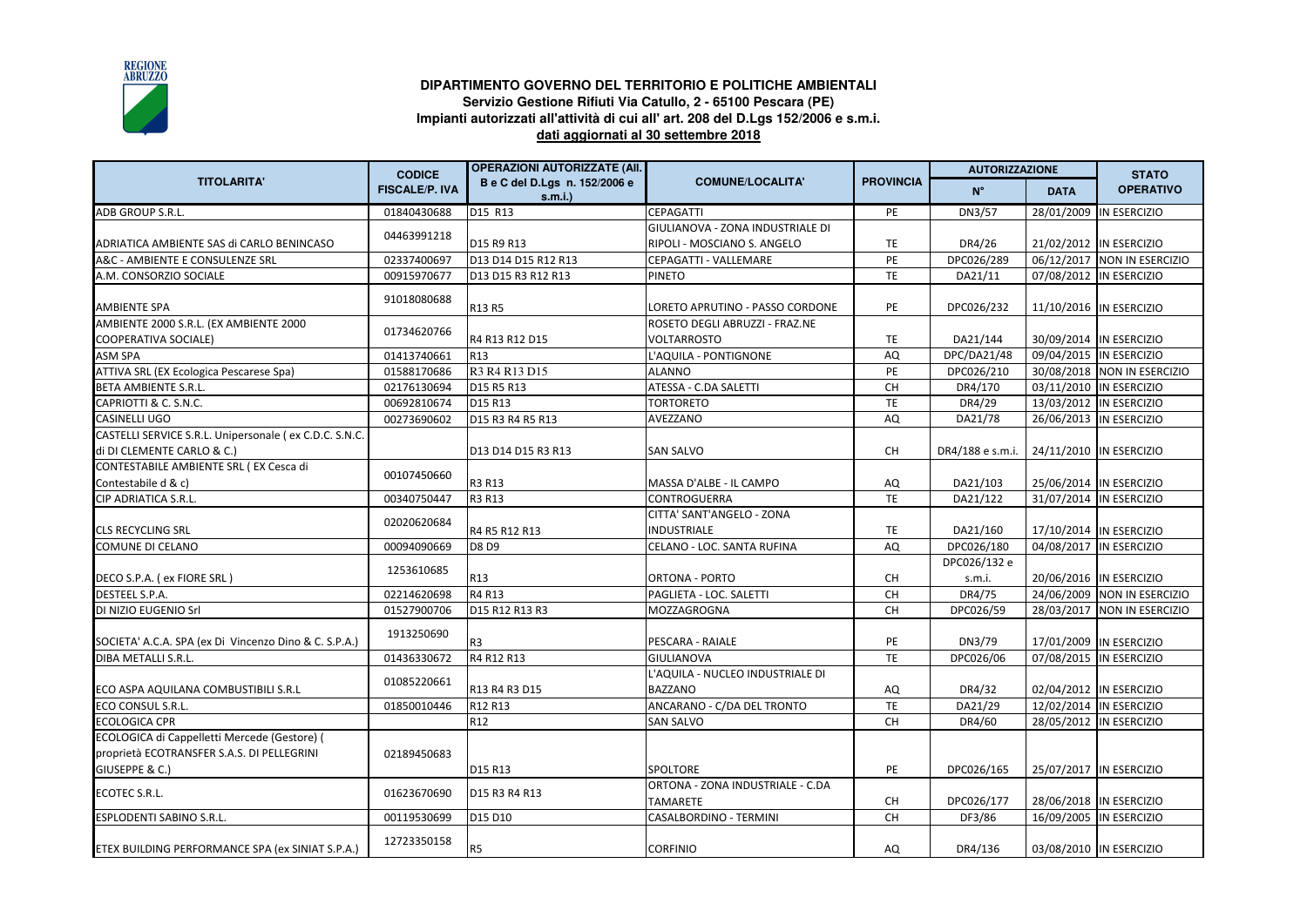| EUROCARBO S.P.A.                        | 00092000678 | D <sub>15</sub>                                               | <b>CORROPOLI</b>                              | TE        | DN/302           |            | 05/11/2008 IN ESERCIZIO       |
|-----------------------------------------|-------------|---------------------------------------------------------------|-----------------------------------------------|-----------|------------------|------------|-------------------------------|
| <b>F.LLI CICCONE S.R.L.</b>             | 01656960661 | <b>R5 R13</b>                                                 | <b>SULMONA - ANCINALE</b>                     | AQ        | DR/44            |            | 24/04/2012 IN ESERCIZIO       |
|                                         | 00060150679 |                                                               |                                               |           | PROV. TERAMO     |            |                               |
| <b>F.LLI DI SABATINO &amp; C. SRL</b>   |             | D <sub>1</sub>                                                | <b>ISOLA DEL GRAN SASSO</b>                   | TE        | D.D. 127         |            | 11/08/2009 IN ESERCIZIO       |
| FARMECO SRL (EX FARM.ECO SERVICE SRL)   | 01866120686 | D15 R13                                                       | <b>MONTESILVANO</b>                           | PE        | DN3/331 e s.m.i. |            | 28/11/2008 IN ESERCIZIO       |
| FONDAM S.N.C.                           | 0136510690  | R13 R4 R3 D15                                                 | SAN SALVO - ZONA INDUSTRIALE                  | <b>CH</b> | DR4/56           |            | 16/05/2011  IN ESERCIZIO      |
|                                         | 01319150668 |                                                               | SAN VINCENZO VALLE ROVETO - ZONA              |           |                  |            |                               |
| <b>GEA SRL di MARTINELLI MASSIMO</b>    |             | R3 R12 R13                                                    | <b>INDUSTRIALE</b>                            | AQ        | DA21/181         |            | 17/12/2013  IN ESERCIZIO      |
| <b>GLOBUS SAS</b>                       | 02032730695 | D15 R13                                                       | <b>ARI - FORO</b>                             | CH        | DA21/82          |            | 13/05/2014 NON IN ESERCIZIO   |
| <b>GRAN GUIZZA SPA</b>                  | 01330530682 | R3 R13                                                        | POPOLI - VALLE REALE                          | PE        | DA21/120         |            | 23/07/2014 IN ESERCIZIO       |
| HONEYWEL GARRETT ITALIA S.R.L.          | 01555150695 | D <sub>9</sub>                                                | <b>ATESSA</b>                                 | CH        | DR4/93           |            | 08/06/2010 IN ESERCIZIO       |
| HUMANA PEOPLE TO PEOPLE ITALIA PICCOLA  | 12624380155 |                                                               |                                               |           |                  |            |                               |
| SOCIETA' COOPERATIVA                    |             | R12 R13                                                       | PINETO - SCERNE DI PINETO                     | TE        | DA21/193         |            | 18/12/2014  IN ESERCIZIO      |
| <b>ISOLMONTAGGI SRL</b>                 | 00809790673 | D15 R13                                                       | <b>ANCARANO</b>                               | TE        | DPC/DA21/8       |            | 10/02/2015  IN ESERCIZIO      |
| <b>ISOVER SAINTT GOBAIN PPC ITALIA</b>  | 08312170155 | R5 R12 R13                                                    | <b>CHIETI</b>                                 | <b>CH</b> | DPC026/213       |            | 23/09/2016   IN ESERCIZIO     |
| ISTITUTO ZOOPROFILATTICO SPERIMENTALE   |             |                                                               |                                               |           |                  |            |                               |
| DELL'ABRUZZO E DEL MOLISE "G.CAPORALE"  | 80006470670 | D <sub>10</sub>                                               | TERAMO - C.DA GATTIA                          | TE        | DPC026/236       |            | 17/10/2016 IN ESERCIZIO       |
| <b>ITROFER S.R.L.</b>                   | 0011570685  | R13 D15                                                       | MONTESILVANO - C.DA FORESTE                   | PE        | DPC026/321       |            | 20/12/2017  IN ESERCIZIO      |
| LA GAMMA COMMERCIALE SRL                | 02536040690 | R <sub>13</sub>                                               | <b>SAN SALVO</b>                              | CH        | DPC026/252       |            | 27/10/2016 IN ESERCIZIO       |
| E.A. di MARSILI ENRICO & C. S.N.C.      | 01033670678 | R3 R12 R13                                                    | <b>MARTINSICURO</b>                           | <b>TE</b> | DR4/47           |            | 20/04/2011  IN ESERCIZIO      |
| <b>LORUSSO ESTRAZIONI SRL</b>           | 01927940666 | R12 R13                                                       | AVEZZANO                                      | AQ        | DPC026/242       |            | 24/10/2017   IN ESERCIZIO     |
| MAGMA SPA (EX MAG.MA SRL)               | 01336230683 | R3 R13                                                        | CHIETI - SALVAIEZZI                           | <b>CH</b> | DPC/DA21/75      |            | 28/05/2015  IN ESERCIZIO      |
| MAIO.COM SRL (ex MAIO GUGLIELMO S.R.L.) | 02566260697 | D15 R13                                                       | <b>CARSOLI - ZONA INDUSTRIALE</b>             | AQ        | DR4/36           |            | 06/04/2012 IN ESERCIZIO       |
| <b>MANTINI S.R.L.</b>                   | 01631900691 | D13 D14 D15 R3 R12 R13                                        | CHIETI - CHIETI SCALO                         | CH        | DR4/35           |            | 06/04/2012 IN ESERCIZIO       |
| <b>MAREFARM Srl</b>                     | 02132080686 | D13 D15 R12 R13                                               | <b>MOSCUFO</b>                                | PE        | DPC026/39        |            | 03/03/2017   NON IN ESERCIZIO |
| MINCIONI AMBIENTE S.R.L.                | 01862710447 | R3 R12 R13                                                    | <b>TORTORETO</b>                              | <b>TE</b> | DPC026/318       |            | 20/12/2017 IN ESERCIZIO       |
|                                         |             | D13 D14 D15 R4 R15 R5 R3 R12                                  |                                               |           |                  |            |                               |
| NEW DEAL S.R.L.                         | 02347560696 | R13                                                           | LANCIANO - ZONA INDUSTRIALE                   | CH        | DR4/48           |            | 11/05/2012 IN ESERCIZIO       |
| NEW EDY S.R.L.                          | 01700020686 | D <sub>15</sub> R <sub>3</sub> R <sub>4</sub> R <sub>13</sub> | <b>MONTESILVANO</b>                           | PE        | DA21/100         |            | 16/06/2014  IN ESERCIZIO      |
| NICOLAJ S.R.L.                          | 01610460683 | <b>R5 R13</b>                                                 | CITTA' SANT'ANGELO                            | PE        | DA21/26          |            | 28/02/2013 NON IN ESERCIZIO   |
| <b>OLIVO PIETRO</b>                     |             | D15 R13                                                       | CEPAGATTI - VILLANOVA                         | PE        | DR4/212          |            | 27/12/2010 IN ESERCIZIO       |
|                                         |             |                                                               |                                               |           | PROV. L'AQUILA   |            |                               |
| <b>PANONE PIETRO</b>                    | 00611650664 | R13 R5 D15                                                    | <b>BARISCIANO - FORFONA</b>                   | AQ        | PROT. 01/2011    |            | 07/07/2011  IN ESERCIZIO      |
| PAVIND S.R.L.                           | 01345170664 | D15 R12 R13 R3                                                | <b>SULMONA</b>                                | AQ        | DPC026/2         |            | 13/01/2016 IN ESERCIZIO       |
| PESCARA AMBIENTE COOPERATIVA SOCIALE    | 01805540679 | R3 R12 R13                                                    | PESCARA - CENTRO PENITENZIARIO                | <b>TE</b> | DR4/37           |            | 06/04/2012 IN ESERCIZIO       |
| PESCARA AMBIENTE COOPERATIVA SOCIALE    | 01805540679 | R <sub>3</sub>                                                | <b>CARSOLI</b>                                | AQ        | DPC026/73        |            | 20/04/2016 NON IN ESERCIZIO   |
|                                         |             |                                                               |                                               |           |                  |            |                               |
| PESCARA RECUPERI S.A.S.                 | 01476270689 | R3 R4 R13                                                     | ISPOLTORE - VILLA RASPA DI SPOLTORE           | PE        | DN3/139 e s.m.i. |            | 09/10/2007 IN ESERCIZIO       |
|                                         |             |                                                               |                                               |           | DPC026/36/1287/  |            |                               |
| P.LOG - PROGETTO LOGISTICO SRL          | 02262190693 | D13 D15 R3 R4 R12 R13                                         | <b>CASOLI</b>                                 | <b>CH</b> | 17               |            | 27/02/2017  IN ESERCIZIO      |
|                                         |             |                                                               | SAN PIO DELLE CAMERE - FRAZ.NE                |           |                  |            |                               |
|                                         |             |                                                               | CASTELNUOVO - TAVERNA DELLA                   |           |                  |            |                               |
| <b>PROGETTO VERDE S.R.L.</b>            |             | D15 R13                                                       | <b>GROTTA</b>                                 | AQ        | DR4/187          |            | 24/11/2010 IN ESERCIZIO       |
| PULINOVA SERVICE S.R.L.                 | 01639010691 | D13 D15 R3 R4 R12 R13                                         | PAGLIETA - SALETTI                            | <b>CH</b> | DA21/130         | 14/08/2014 | <b>IN ESERCIZIO</b>           |
|                                         |             |                                                               | MANOPPELLO - RIPACORBARIA STRADA              |           |                  |            |                               |
| RICICLAVERDE SOC. UNIPERSONALE a R.L.   |             | R3 R13                                                        | <b>COMUNALE GAROFANO</b>                      | PE        | DR4/137          |            | 30/11/2011   NON IN ESERCIZIO |
|                                         | 01883880682 |                                                               |                                               |           |                  |            |                               |
| RIGENERA S.R.L.                         |             | R13                                                           | MONTESILVANO -<br>SAN GIUVANNI TEATINO - ZUNA | PE        | DA21/13          |            | 08/08/2012 IN ESERCIZIO       |
| ROSSIKOLL S.R.L.                        | 01938410691 | <b>R3 R13</b>                                                 | <b>INDUSTRIALE</b>                            | <b>CH</b> | DR4/59           |            | 06/04/2010 IN ESERCIZIO       |
|                                         |             |                                                               |                                               |           |                  |            |                               |